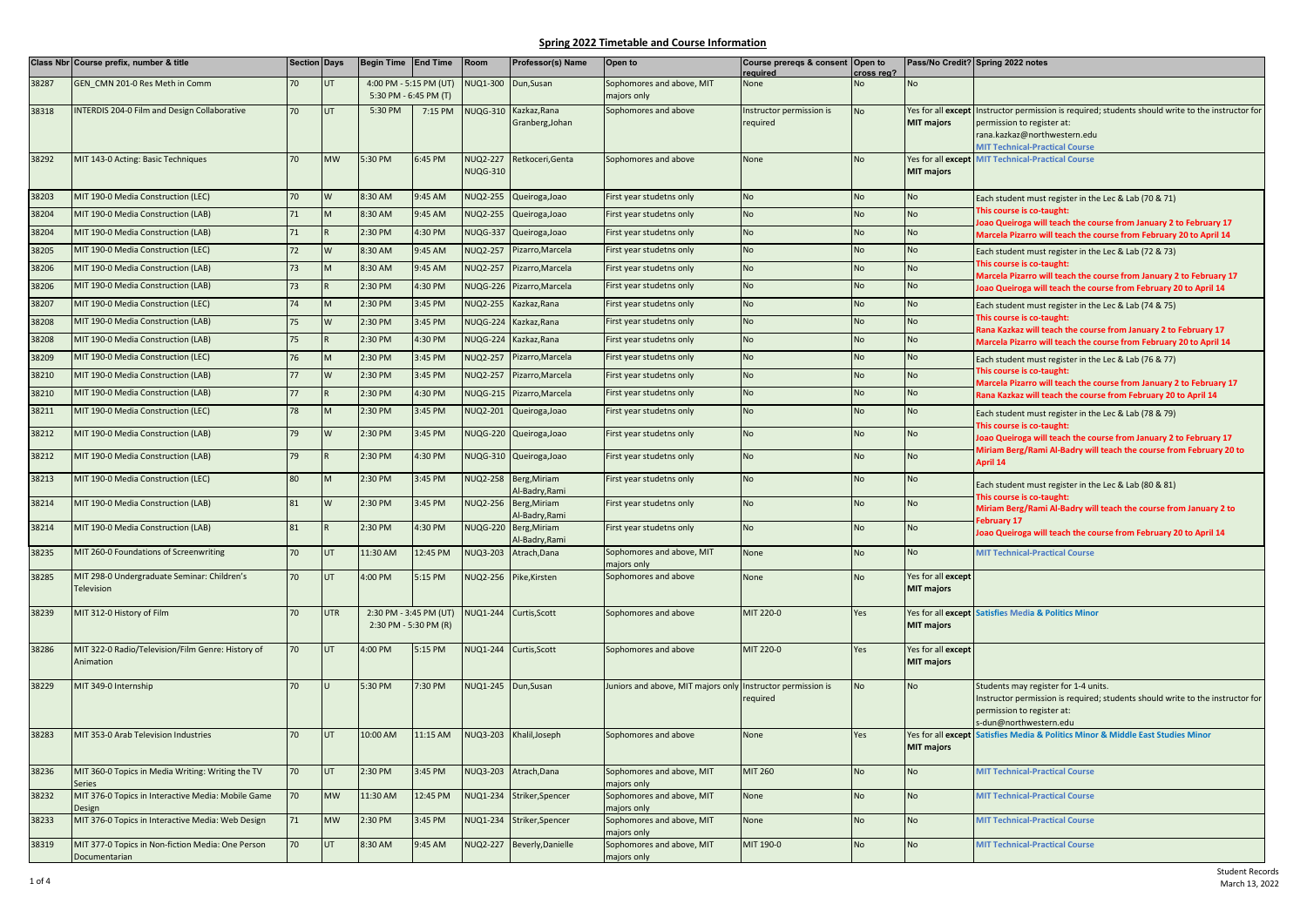|       | Class Nbr Course prefix, number & title                                             | <b>Section Days</b> |            | Begin Time End Time  |                                                       | Room                 | Professor(s) Name                  | Open to                                                                    | Course prereqs & consent Open to<br>reauired                                                                                                  | cross reg? |                                         | Pass/No Credit? Spring 2022 notes                                               |
|-------|-------------------------------------------------------------------------------------|---------------------|------------|----------------------|-------------------------------------------------------|----------------------|------------------------------------|----------------------------------------------------------------------------|-----------------------------------------------------------------------------------------------------------------------------------------------|------------|-----------------------------------------|---------------------------------------------------------------------------------|
| 38242 | MIT 398-0 Undergraduate Seminar: Production                                         | 70                  | UT.        | 8:30 AM              | 9:45 AM                                               | <b>NUQ3-203</b>      | Khalil, Joseph                     | Sophomores and above                                                       | MIT 190-0                                                                                                                                     | <b>No</b>  | Yes for all except                      |                                                                                 |
|       | Research                                                                            |                     |            |                      |                                                       |                      |                                    |                                                                            |                                                                                                                                               |            | <b>MIT majors</b>                       |                                                                                 |
| 38244 | MIT 398-0 Undergraduate Seminar: Feminist Media<br><b>Historiography</b>            | 71                  | <b>UT</b>  | 2:30 PM              | 3:45 PM                                               | NUQ2-256             | Pike, Kirsten                      | Sophomores and above, MIT<br>majors only                                   | None                                                                                                                                          | <b>No</b>  | <b>No</b>                               |                                                                                 |
| 38247 | MIT 398-0 Undergraduate Seminar: Sports Brand<br>Management                         | 73                  | <b>MW</b>  | 2:30 PM              | 3:45 PM                                               | NUQ1-245             | Akindes, Gerard                    | Sophomores and above, MIT<br>majors only                                   | None                                                                                                                                          | <b>No</b>  | <b>No</b>                               |                                                                                 |
| 38245 | MIT 398-0 Undergraduate Seminar: Web 2.0 & Personal 74                              |                     | UT.        | 8:30 AM              | 9:45 AM                                               | NUQ2-201             | Jin, Venus                         | Sophomores and above, MIT                                                  | None                                                                                                                                          | <b>No</b>  | <b>No</b>                               |                                                                                 |
|       | <b>Branding</b>                                                                     |                     |            |                      |                                                       |                      |                                    | majors only                                                                |                                                                                                                                               |            |                                         |                                                                                 |
| 38246 | MIT 398-0 Undergraduate Seminar: Digital Media<br>Environment                       | 75                  | <b>UT</b>  | 10:00 AM             | 11:15 AM                                              | NUQ2-201             | Jin, Venus                         | Sophomores and above, MIT<br>majors only                                   | None                                                                                                                                          | <b>No</b>  | <b>No</b>                               |                                                                                 |
| 38248 | MIT 398-0 Undergraduate Seminar: Music<br><b>Documentaries</b>                      | 76                  | <b>UTR</b> |                      | 11:30 AM - 12:45 PM(UT)<br>10:00 AM - 12:00 PM (R)    | NUQ2-256             | Beverly, Danielle                  | Sophomores and above                                                       | None                                                                                                                                          | <b>No</b>  | Yes for all except<br><b>MIT majors</b> |                                                                                 |
| 38249 | MIT 398-0 Undergraduate Seminar: Visual Rhetoric                                    | 77                  | UT         | 4:00 PM              | 5:15 PM                                               |                      | NUQG-200 Creel, Brady              | Sophomores and above, MIT<br>majors only                                   | None                                                                                                                                          | <b>No</b>  | <b>No</b>                               |                                                                                 |
| 38250 | MIT 398-0 Undergraduate Seminar: Media Economics                                    | 78                  | UT         | 10:00 AM             | 11:15 AM                                              | NUQ2-256             | Lowe, Gregory                      | Sophomores and above                                                       | None                                                                                                                                          | <b>No</b>  | Yes for all except<br><b>MIT majors</b> |                                                                                 |
| 38251 | MIT 398-0 Undergraduate Seminar: Comm Law &<br>Religion in the ME                   | 79                  | <b>MW</b>  | 11:30 AM             | 12:45 PM                                              | NUQ2-257             | Calo, Zachary                      | Sophomores and above                                                       | None                                                                                                                                          | <b>No</b>  | <b>MIT majors</b>                       | Yes for all except Satisfies Middle East Studies Minor                          |
| 38252 | MIT 398-0 Undergraduate Seminar: Justice in Law &                                   | 80                  | <b>MW</b>  | 4:00 PM              | 5:15 PM                                               |                      | NUQ1-302 Salem, Nadia              | Sophomores and above                                                       | None                                                                                                                                          | <b>No</b>  | <b>MIT majors</b>                       | Yes for all except Satisfies Media & Politics Minor                             |
| 38253 | MIT 398-0 Undergraduate Seminar: Gulf Politics &<br><b>Public Opinion</b>           | 81                  | <b>MW</b>  | 4:00 PM              | 5:15 PM                                               |                      | NUQ1-245 Zaccara, Luciano          | Sophomores and above                                                       | None                                                                                                                                          | Yes        | <b>MIT majors</b>                       | Yes for all except Satisfies Media & Politics Minor & Middle East Studies Minor |
| 38254 | MIT 398-0 Undergraduate Seminar: Africa Youth Media 82                              |                     | <b>MW</b>  | 4:00 PM              | 5:15 PM                                               |                      | NUQ1-244 Bergere, Clovis           | Sophomores and above, MIT<br>majors only                                   | None                                                                                                                                          | <b>No</b>  | <b>No</b>                               | Satisfies Africana Studies Minor & Media & Politics Minor                       |
| 38255 | MIT 398-0 Undergraduate Seminar: Media Spin &<br><b>Strategies</b>                  | 83                  | <b>MW</b>  | 5:30 PM              | 6:45 PM                                               |                      | NUQ2-255 Krug, Matthias            | Sophomores and above                                                       | None                                                                                                                                          | Yes        | Yes for all except<br><b>MIT majors</b> |                                                                                 |
| 38256 | MIT 398-0 Undergraduate Seminar: Crisis Management 84                               |                     | <b>MW</b>  | 4:00 PM              | 5:15 PM                                               | <b>NUQ2-256</b>      | Al-Emadi, Mohammed                 | Sophomores and above, MIT<br>majors only                                   | None                                                                                                                                          | <b>No</b>  | <b>No</b>                               |                                                                                 |
| 38223 | INTERDIS 201-0 Media and Society (LEC)                                              | 70                  |            | 2:30 PM              | 3:45 PM                                               | <b>NUQG-337</b>      | Akdenizli.Banu                     | First year studetns only                                                   | <b>No</b>                                                                                                                                     | <b>No</b>  | <b>No</b>                               |                                                                                 |
| 38270 | INTERDIS 201-0 Media and Society (LAB)                                              | 71                  |            | 2:30 PM              | 3:45 PM                                               | NUQG-337             | Akdenizli, Banu                    | First year studetns only                                                   | No                                                                                                                                            | <b>No</b>  | <b>No</b>                               |                                                                                 |
| 38271 | INTERDIS 201-0 Media and Society (LAB)                                              | 72                  |            | 4:00 PM              | 5:15 PM                                               | NUQG-337             | Akdenizli, Banu                    | First year studetns only                                                   | <b>No</b>                                                                                                                                     | <b>No</b>  | <b>No</b>                               |                                                                                 |
| 38278 | JOUR 301-1 News Gathering and Assessment                                            | 70                  | <b>MW</b>  | 8:30 AM              | 9:45 AM                                               | NUQ1-302             | Abusharif, Abraham                 | Sophomores, Journalism majors<br>only                                      | <b>OUR 201-0</b>                                                                                                                              | <b>No</b>  | <b>No</b>                               |                                                                                 |
| 38279 | JOUR 301-1 News Gathering and Assessment                                            | 71                  | <b>MW</b>  | 8:30 AM              | 9:45 AM                                               |                      | NUQG-200 Dunsky, Marda             | Sophomores, Journalism majors<br>only                                      | <b>JOUR 201-0</b>                                                                                                                             | <b>No</b>  | <b>No</b>                               |                                                                                 |
| 38281 | JOUR 303-0 Audience Insight                                                         | 70                  | UT.        | 11:30 AM             | 12:45 PM                                              | NUQ1-300             | Hamada, Basyouni                   | Sophomores, Journalism majors<br>only                                      | JOUR 201-0                                                                                                                                    | <b>No</b>  | <b>No</b>                               |                                                                                 |
| 38316 | JOUR 325-0 Journalism and Social Media (5 Weeks Lab) 70<br>January 2 to February 3  |                     |            | <b>UMTWR</b> 2:30 PM | 4:00 PM                                               |                      | NUQ1-300 Borges-Rey,Eddy           | JOUR majors only, juniors and<br>above. For students going on<br>residency | None                                                                                                                                          | <b>No</b>  | <b>No</b>                               |                                                                                 |
| 38317 | JOUR 326-0 Documentary for Journalists                                              | 70                  | <b>MW</b>  | 10:00 AM             | 11:15 AM                                              | NUQ2-200<br>NUQ2-201 | Berg, Miriam<br>Paschyn, Christina | Sophomores and above                                                       | None                                                                                                                                          | <b>No</b>  | <b>No</b>                               |                                                                                 |
| 38238 | JOUR 342-0 Advanced Online Storytelling (5 Weeks Lab) 70<br>January 2 to February 3 |                     |            | <b>UMTWR</b> 5:30 PM | 7:00 PM                                               | NUQ1-244             | Odeh, Renee                        | JOUR majors only, juniors and<br>above. For students going on<br>residency | None                                                                                                                                          | <b>No</b>  | <b>No</b>                               |                                                                                 |
| 38226 | JOUR 345-0 Journalism Residency: News                                               | 70                  |            |                      | Journalism Residency<br><b>February 6 to April 14</b> |                      | Allagui, Ilhem                     | JOUR majors only, juniors and<br>above                                     | Must enroll and obtain a C<br>or better in JOUR 342-0<br><b>Advanced Online</b><br>Storytelling and JOUR 325-0<br>Journalism and Social Media | No         | P/N only                                |                                                                                 |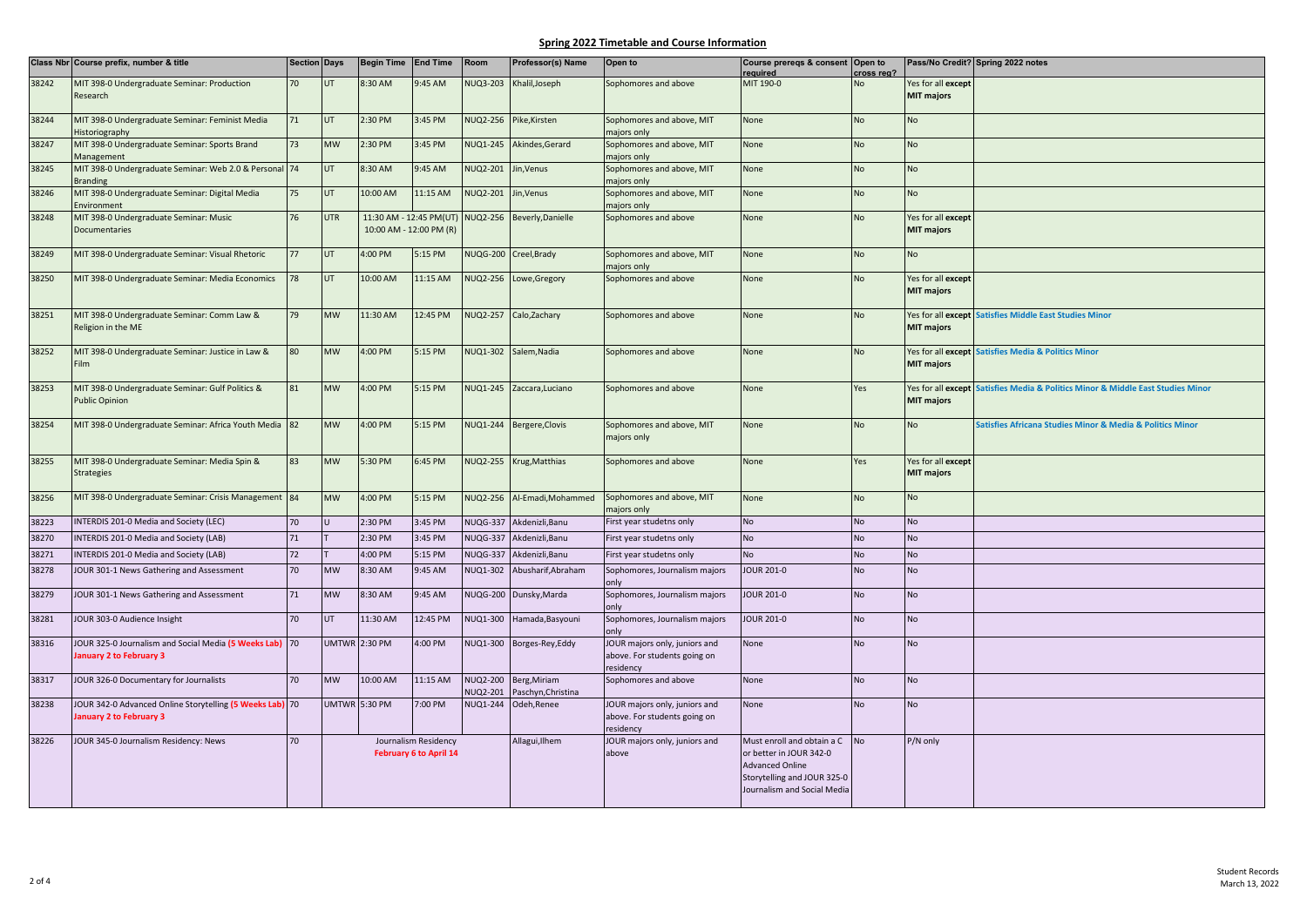|       | Class Nbr Course prefix, number & title                                      | <b>Section Days</b> |                 | Begin Time End Time |                               | Room            | Professor(s) Name            | Open to                                                           | Course prereqs & consent Open to                           |                  |                   | Pass/No Credit? Spring 2022 notes                                                   |
|-------|------------------------------------------------------------------------------|---------------------|-----------------|---------------------|-------------------------------|-----------------|------------------------------|-------------------------------------------------------------------|------------------------------------------------------------|------------------|-------------------|-------------------------------------------------------------------------------------|
| 38227 | JOUR 355-0 Journalism Rsdncy: Mag. Wrtng                                     | 70                  |                 |                     | Journalism Residency          |                 | Allagui, Ilhem               | JOUR majors only, juniors and                                     | required<br>Must enroll and obtain a C                     | cross reg?<br>No | P/N only          |                                                                                     |
|       |                                                                              |                     |                 |                     | February 6 to April 14        |                 |                              | above                                                             | or better in JOUR 342-0                                    |                  |                   |                                                                                     |
|       |                                                                              |                     |                 |                     |                               |                 |                              |                                                                   | <b>Advanced Online</b>                                     |                  |                   |                                                                                     |
|       |                                                                              |                     |                 |                     |                               |                 |                              |                                                                   | Storytelling and JOUR 325-0<br>Journalism and Social Media |                  |                   |                                                                                     |
|       |                                                                              |                     |                 |                     |                               |                 |                              |                                                                   |                                                            |                  |                   |                                                                                     |
| 38228 | JOUR 365-0 Journ. Rsdncy: Broadcast Rep.                                     | 70                  |                 |                     | Journalism Residency          |                 | Allagui, Ilhem               | JOUR majors only, juniors and                                     | Must enroll and obtain a C                                 | <b>No</b>        | P/N only          |                                                                                     |
|       |                                                                              |                     |                 |                     | <b>February 6 to April 14</b> |                 |                              | above                                                             | or better in JOUR 342-0<br><b>Advanced Online</b>          |                  |                   |                                                                                     |
|       |                                                                              |                     |                 |                     |                               |                 |                              |                                                                   | Storytelling and JOUR 325-0                                |                  |                   |                                                                                     |
|       |                                                                              |                     |                 |                     |                               |                 |                              |                                                                   | Journalism and Social Media                                |                  |                   |                                                                                     |
|       |                                                                              |                     | <b>MW</b>       |                     |                               |                 |                              |                                                                   | <b>JOUR 201-0</b>                                          |                  |                   |                                                                                     |
| 38276 | JOUR 390-0 Special Topics: Interactive Longform Jour                         | 71                  |                 | 4:00 PM             | 5:15 PM                       | VUQ2-254        | Dunsky, Marda<br>Espig, Eric | JOUR majors only, sophomore and<br>above                          |                                                            | Yes              | $\mathsf{No}$     |                                                                                     |
| 38277 | JOUR 390-0 Special Topics: Media and Religion                                | 72                  | $\textsf{MW}{}$ | 2:30 PM             | 3:45 PM                       | NUQ1-302        | Abusharif, Abraham           | Sophomores and above                                              | None                                                       | Yes              | <b>No</b>         | <b>Satisfies Media and Politics Minor and Middle East Studies Minor</b>             |
|       |                                                                              |                     |                 |                     |                               |                 |                              |                                                                   |                                                            |                  |                   |                                                                                     |
| 38243 | MIT 398-0 Undergraduate Seminar: Media and Religion 72                       |                     | <b>MW</b>       | 2:30 PM             | :45 PM                        |                 | NUQ1-302 Abusharif, Abraham  | Sophomores and above                                              | None                                                       | Yes              | <b>MIT majors</b> | Yes for all except Satisfies Media and Politics Minor and Middle East Studies Minor |
|       |                                                                              |                     |                 |                     |                               |                 |                              |                                                                   |                                                            |                  |                   |                                                                                     |
| 38241 | <b>RELIGION 242-0 Topics in Religion Studies: Media and</b>                  | 71                  | <b>MW</b>       | :30 PM              | :45 PM                        | <b>NUQ1-302</b> | Abusharif, Abraham           | Sophomores and above                                              | None                                                       | Yes              | <b>No</b>         | <b>Satisfies Middle East Studies Minor</b>                                          |
| 38272 | <b>Religion</b><br>JOUR 395-0 Strategic Communi. Residency                   | 70                  |                 |                     | Journalism Residency          |                 | Allagui, Ilhem               | JOUR majors only, juniors and                                     | Must enroll and obtain a C                                 | No               | P/N only          |                                                                                     |
|       |                                                                              |                     |                 |                     | February 6 to April 14        |                 |                              | above                                                             | or better in JOUR 342-0                                    |                  |                   |                                                                                     |
|       |                                                                              |                     |                 |                     |                               |                 |                              |                                                                   | <b>Advanced Online</b>                                     |                  |                   |                                                                                     |
|       |                                                                              |                     |                 |                     |                               |                 |                              |                                                                   | Storytelling and JOUR 325-0<br>Journalism and Social Media |                  |                   |                                                                                     |
|       |                                                                              |                     |                 |                     |                               |                 |                              |                                                                   |                                                            |                  |                   |                                                                                     |
| 38224 | STRATCOM 303-0 Introduction to Strategic Comm                                | 70                  | <b>MW</b>       | 8:30 AM             | 9:45 AM                       | NUQ2-258        | Allagui, Ilhem               | Sophomores and above                                              | None                                                       | Yes              | <b>No</b>         | <b>Satisfies Strategic Communication Minor</b>                                      |
| 38267 | STRATCOM 303-0 Introduction to Strategic Comm                                | 71                  | UT              | 8:30 AM             | 9:45 AM                       | <b>NUQ2-258</b> | Anghelcev, George            | Sophomores and above                                              | None                                                       | Yes              | <b>No</b>         | <b>Satisfies Strategic Communication Minor</b>                                      |
| 38225 | STRATCOM 305-0 Corporate Storytelling                                        | 70                  | UT              | 10:00 AM            | 11:15 AM                      | <b>NUQ2-254</b> | Anghelcev, George            | Sophomores and above                                              | STRATCOM 303-0                                             | Yes              | <b>No</b>         | <b>Satisfies Strategic Communication Minor</b>                                      |
| 38230 | STRATCOM 320-0 Strategic Communication                                       | 70                  | <b>MW</b>       | 11:30 AM            | 12:45 PM                      | <b>NUQG-200</b> | Allagui, Ilhem               | Juniors and above                                                 | STRATCOM 305-0                                             | Yes              | <b>No</b>         | <b>Satisfies Strategic Communication Minor</b>                                      |
| 38295 | ANTHRO 242-0 Anthro Special Topics: Intro to Anthro in<br><b>Middle East</b> | 70                  | <b>MW</b>       | 11:30 AM            | 12:45 PM                      | <b>NUQ3-203</b> | Hermez, Sami                 | First year students, sophomores<br>and ABP Dual Enrolled students | None                                                       | Yes              | Yes               | <b>Satisfies Middle East Studies Minor</b>                                          |
|       |                                                                              |                     |                 |                     |                               |                 |                              |                                                                   |                                                            |                  |                   |                                                                                     |
| 38291 | <b>ECON 242-0 Principles of Economics</b>                                    | 70                  | <b>MW</b>       | 5:30 PM             | 6:45 PM                       | <b>NUQG-200</b> | <b>Bandi, Giovanni</b>       | First year students and                                           | None                                                       | Yes              | Yes               |                                                                                     |
| 38215 | <b>ENGLISH 103-2 First-Year Writing</b>                                      | 70                  | UT.             | 11:30 AM            | 12:45 PM                      | NUQ2-258        | Laduke, Aaron J              | sophomores<br>First year studetns only                            | <b>ENGL 103-1</b>                                          | <b>No</b>        | <b>No</b>         |                                                                                     |
| 38216 | <b>ENGLISH 103-2 First-Year Writing</b>                                      | $\overline{1}$      | UT              | 5:30 PM             | 6:45 PM                       | <b>NUQ2-255</b> | Wilson, Kelly                | First year studetns only                                          | <b>ENGL 103-1</b>                                          | <b>No</b>        | <b>No</b>         |                                                                                     |
| 38217 | <b>ENGLISH 103-2 First-Year Writing</b>                                      | 72                  | <b>MW</b>       | 8:30 AM             | 9:45 AM                       | <b>NUQ3-203</b> | Hodapp, James                | First year studetns only                                          | <b>ENGL 103-1</b>                                          | <b>No</b>        | <b>No</b>         |                                                                                     |
| 38218 | <b>ENGLISH 103-2 First-Year Writing</b>                                      | 73                  | UT              | 4:00 PM             | 5:15 PM                       | <b>NUQ2-227</b> | Laduke, Aaron J              | First year studetns only                                          | <b>ENGL 103-1</b>                                          | <b>No</b>        | <b>No</b>         |                                                                                     |
| 38219 | <b>ENGLISH 103-2 First-Year Writing</b>                                      | 74                  | UT.             | 8:30 AM             | 9:45 AM                       | <b>NUQ1-223</b> | Lombard, Maria               | First year studetns only                                          | <b>ENGL 103-1</b>                                          | <b>No</b>        | <b>No</b>         |                                                                                     |
| 38220 | <b>ENGLISH 103-2 First-Year Writing</b>                                      | 75                  | UT              | 11:30 AM            | 12:45 PM                      | <b>NUQ1-223</b> | Hindi, Hanan                 | First year studetns only                                          | <b>ENGL 103-1</b>                                          | <b>No</b>        | <b>No</b>         |                                                                                     |
| 38221 | <b>ENGLISH 103-2 First-Year Writing</b>                                      | 76                  | UT.             | 8:30 AM             | 9:45 AM                       | <b>NUQ2-255</b> | Meekings, Sam                | First year studetns only                                          | <b>ENGL 103-1</b>                                          | <b>No</b>        | <b>No</b>         |                                                                                     |
| 38222 | <b>ENGLISH 103-2 First-Year Writing</b>                                      | 77                  | <b>MW</b>       | 4:00 PM             | 5:15 PM                       | <b>VUQ2-257</b> | Wilson, Kelly                | First year studetns only                                          | <b>ENGL 103-1</b>                                          | No               | <b>No</b>         |                                                                                     |
| 38261 | <b>ENGLISH 242-0 Topics in Literature: African Literature</b>                | 70                  | <b>MW</b>       | 10:00 AM            | 11:15 AM                      | <b>NUQ3-203</b> | Hodapp, James                | First year students and                                           | None                                                       | Yes              | Yes               | <b>Satisfies Africana Studies Minor</b>                                             |
|       |                                                                              |                     |                 |                     |                               |                 |                              | sophomores                                                        |                                                            |                  |                   |                                                                                     |
| 38262 | <b>ENGLISH 242-0 Topics in Literature: Introduction to</b><br>Poetry         | 71                  | UT.             | 10:00 AM            | 11:15 AM                      | <b>NUQ2-255</b> | Meekings, Sam                | First year students, sophomores<br>and ABP Dual Enrolled students | None                                                       | Yes              | Yes               |                                                                                     |
|       |                                                                              |                     |                 |                     |                               |                 |                              |                                                                   |                                                            |                  |                   |                                                                                     |
| 38263 | HISTORY 242-0 Topics in History: What is Modern                              | 70                  | UT.             | 10:00 AM            | 11:15 AM                      | NUQ2-257        | Sparshott, Christopher       | First year students, sophomores                                   | None                                                       | Yes              | Yes               |                                                                                     |
|       | Europe?                                                                      |                     |                 |                     |                               |                 |                              | and ABP Dual Enrolled students                                    |                                                            |                  |                   |                                                                                     |
| 38266 | HISTORY 387-0 History Adv Special Topics: Britain and                        | 70                  | UT.             | 8:30 AM             | 9:45 AM                       | NUQ2-257        | Sparshott, Christopher       | Juniors and above                                                 | <b>None</b>                                                | Yes              | Yes               | <b>Satisfies Middle East Studies Minor</b>                                          |
|       | the Middle East                                                              |                     |                 |                     |                               |                 |                              |                                                                   |                                                            |                  |                   |                                                                                     |
| 38273 | HISTORY 387-0 History Adv Special Topics: African                            | 71                  | <b>MW</b>       | 2:30 PM             | 3:45 PM                       | NUQ1-244        | Wright, Zachary              | Juniors and above                                                 | None                                                       | Yes              | Yes               | <b>Satisfies Africana Studies Minor</b>                                             |
| 38315 | iberation Struggles<br>INTERDIS 205-0 Interdisciplinary Studies: [2]         | 70                  | <b>MW</b>       | 4:00 PM             | 5:15 PM                       | <b>NUQ3-203</b> | Parvez, Zarga                | First year students and                                           | None                                                       | Yes              | Yes               | <b>Satisfies Middle East Studies Minor</b>                                          |
|       | Women's Identity in the Gulf                                                 |                     |                 |                     |                               |                 |                              | sophomores                                                        |                                                            |                  |                   |                                                                                     |
| 38289 | INTERDIS 242-0 Topics in Sci & Tech Studies: Science,                        | 70                  | UT.             | 8:30 AM             | 9:45 AM                       | <b>NUQ1-244</b> | Mohsin, Anto                 | First year students and                                           | None                                                       | Yes              | Yes               |                                                                                     |
|       | <b>Technology &amp; Society</b>                                              |                     |                 |                     |                               |                 |                              | sophomores                                                        |                                                            |                  |                   |                                                                                     |